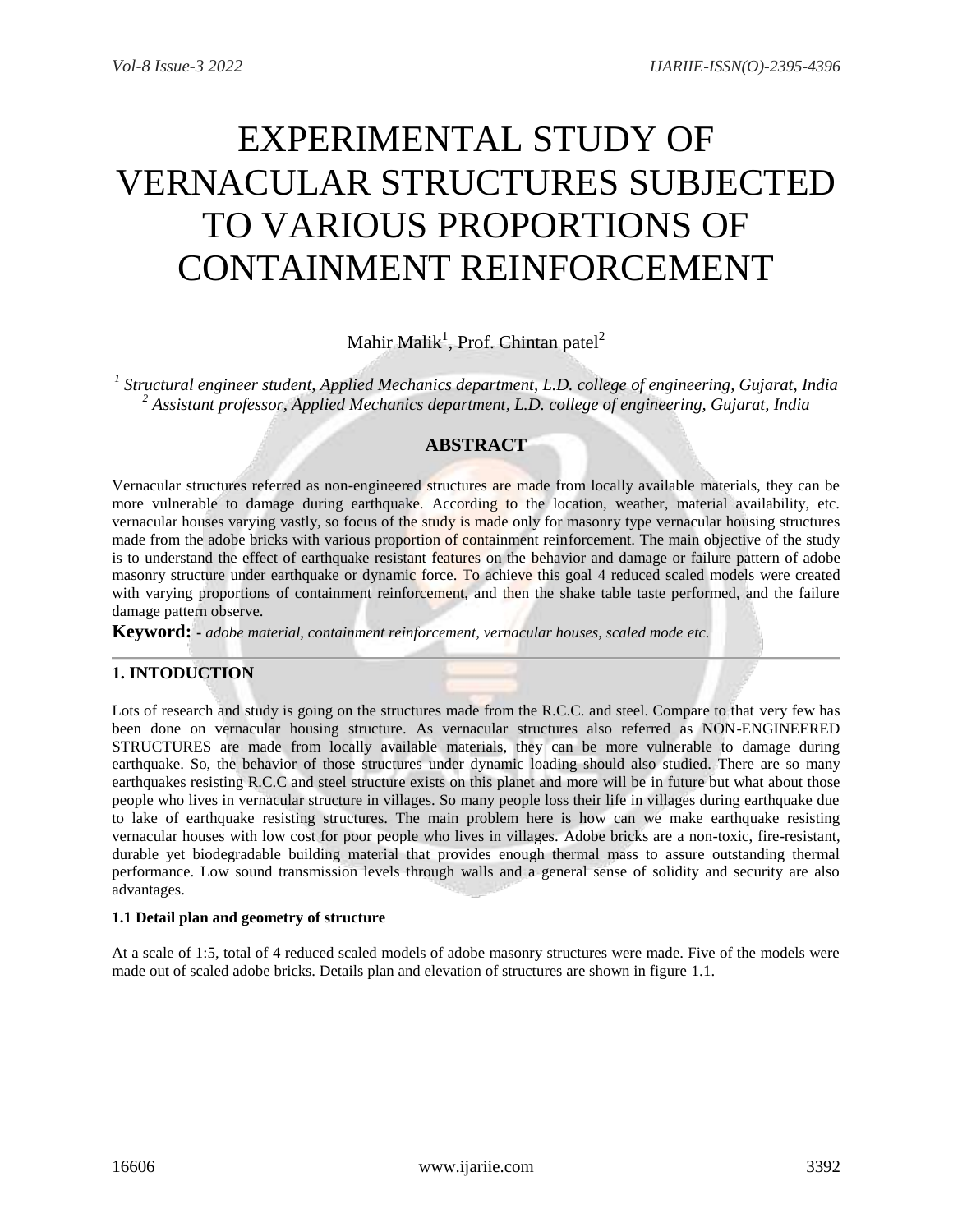

#### **Fig -1.1 plan of structure**

#### **1.2 Material Specification**

|                   |                      |                 | <b>Table -1.1 Soil properties</b> |                 |                     |             |
|-------------------|----------------------|-----------------|-----------------------------------|-----------------|---------------------|-------------|
| <b>Adobe soil</b> | 1.276                | 35              | 20                                | 45              | 181                 | 8.35        |
|                   | of soil.<br>(gm/cm3) | in $%$          | nt in<br>$\%$                     | in<br>$\%$      | in ppm              | of soil     |
| Soil.             | Bulk<br>Density      | Sand<br>Content | Silt<br>conte                     | Clay<br>content | Salinity<br>of soil | ph<br>Value |

| <b>Brick Dimensions</b> |         | Table – 1.2 Adobe brick dimension<br><b>Full Scaled</b> |   | Reduced (1:5) scaled |   |     |
|-------------------------|---------|---------------------------------------------------------|---|----------------------|---|-----|
|                         | (In CM) |                                                         |   | $($ In $CM)$         |   |     |
|                         |         | B                                                       | H |                      | B | H   |
| <b>Adobe Bricks</b>     | 25      | 30                                                      | 8 |                      | 6 | 1.6 |

Al (Aluminum) wire was used as vertical containment reinforcement in both prototype and modelled structures. For stimulation purpose diameter of Al wire considered for modelled structure was approximately 1 mm to 2mm. Wires on the external side of the wall and internal side of the wall must be linked with Al or Fe wire after every 3 courses of the brick masonry. Generally vertical containment reinforcement is provided near the junction of walls and openings in walls on the both sides of the wall.

For containment reinforcement K.S. JAGADISH SIR'S book STRUCTURAL MASONRY referred & in that book he researched on masonry structure with containment reinforcement and gave percentage of containment reinforcement range between 0.015% to 0.053%.

# **2. MATERIAL TESTING**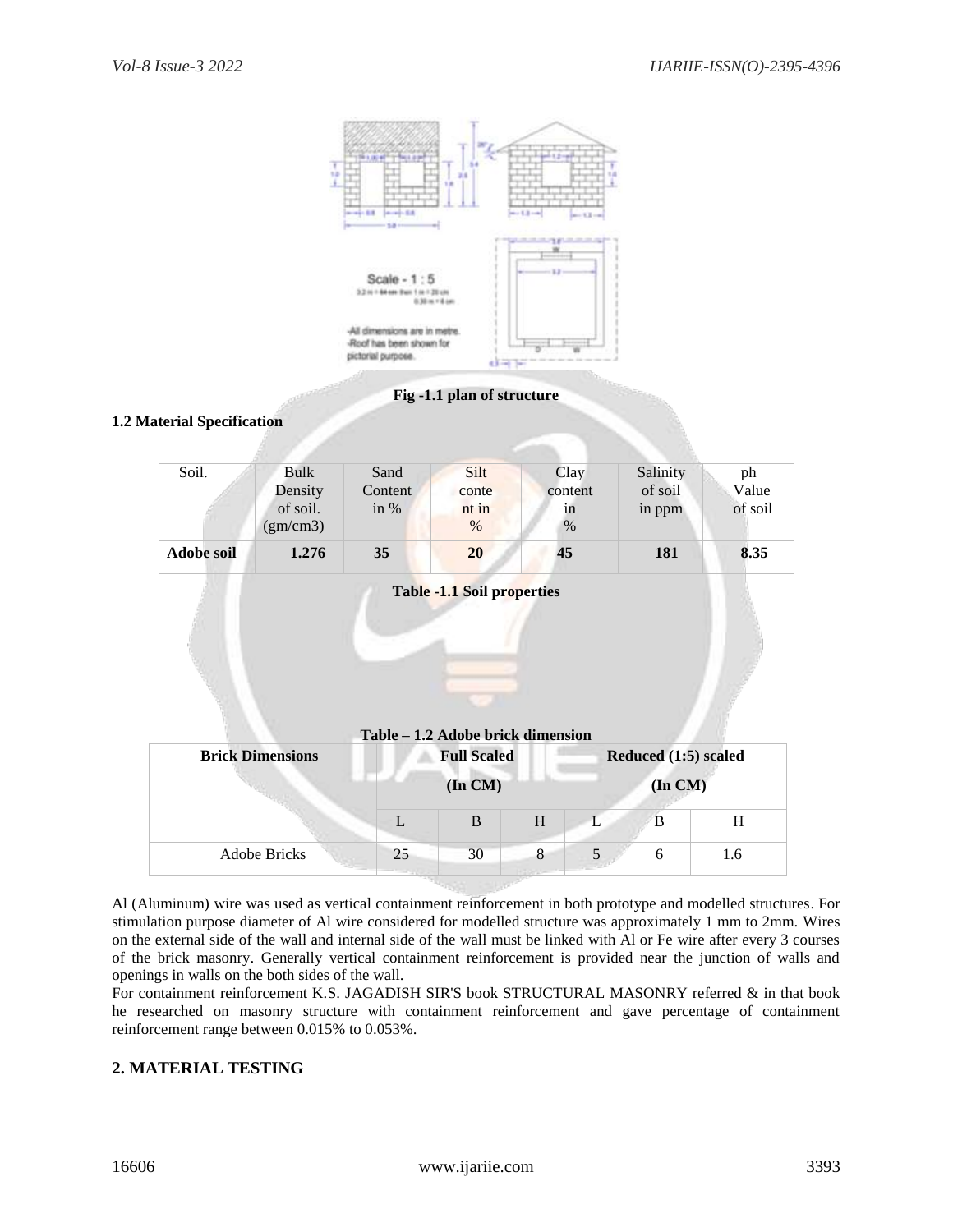Adobe material had to be tested for minimum strength requirement according to their respective codes. Both prototype (full scaled) and modelled (reduced scale at 1:5) material should satisfy minimum strength requirements.





#### **2.1 Adobe cube testing**

5 Nos. of  $20 \text{cm} \times 20 \text{cm} \times 20 \text{cm}$  cubes to be casted and tested for compressive strength for adobe material according to NZS: 4298:1998.

#### **Fig -2.1 casting of adobe brick and block for testing Fig -2.2 adobe cube testing**

According Table: 2.1 from NZS:4298:1998 required compressive strength for adobe brick material is 13.5 kg/cm2. Test results shows that average compressive strength of adobe material cubes is 14.3 kg/cm2, hence material is suitable for casting of adobe bricks. As material satisfy minimum requirement of code, same material is used for both prototype and modelled adobe bricks.

#### **2.2 Adobe brick prism**

After finalization of material proportion for prototype and model bricks, brick prism is to be made from the bricks of finalized proportion. According to ASTM E447- 74 height of the prism should be twice the largest lateral dimension of the prism.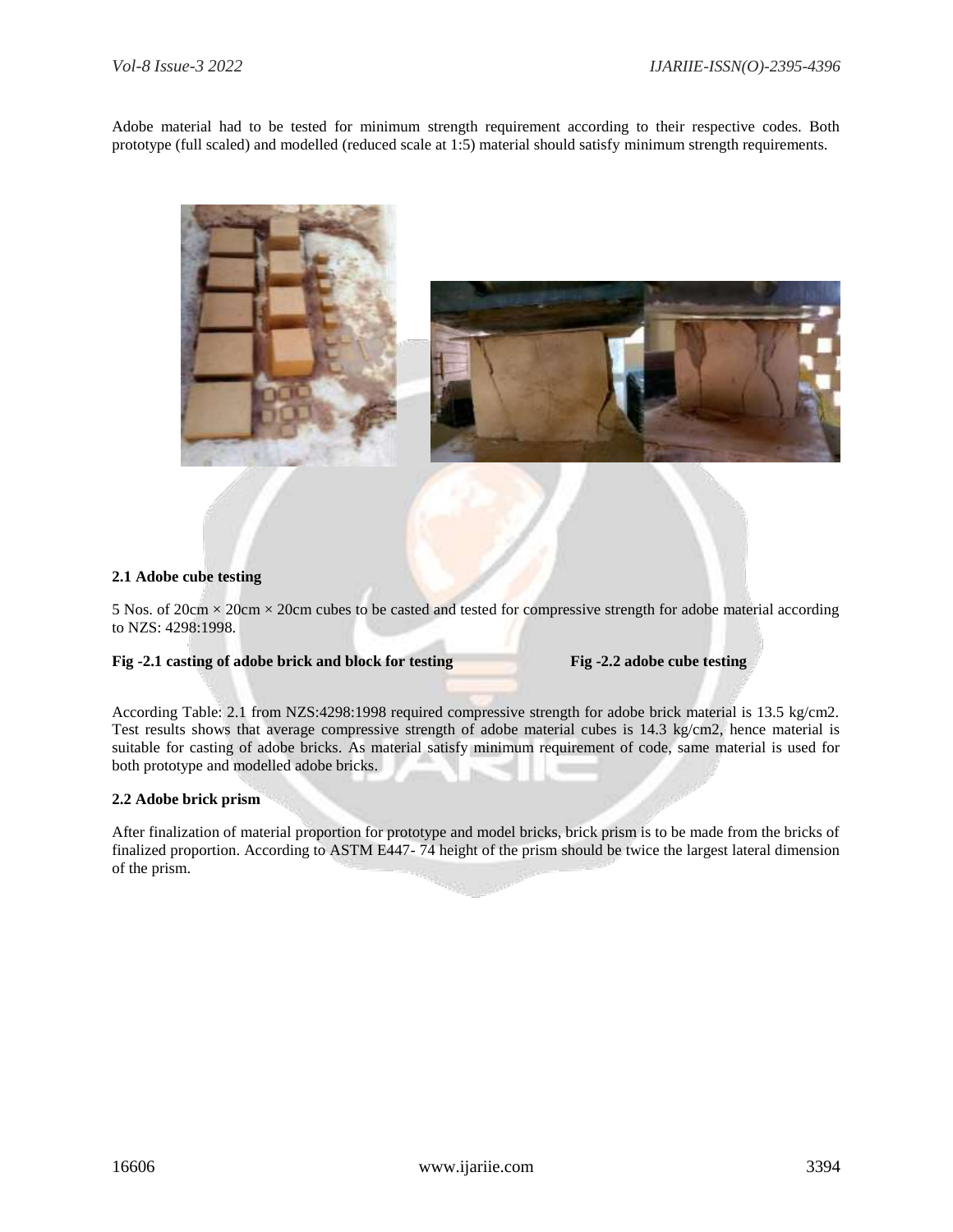

For adobe bricks, same material which was used for brick making was used as 1 cm thick mortar for prototype brick prism. While for model brick prism adobe material which was passing through 400 µm used as 2 mm thick mortar.

**Fig -2.3 Prototype adobe brick prism**

 **Fig -2.4 modelled adobe brick prism Fig -2.5 testing of adobe brick prism**

Both prototype and model brick prism have approximately same Avg. compressive strength around 11.30 kg/cm<sup>2</sup>. Hence, proposed material can be used as mortar for modelled adobe masonry structures.

# **3. TEST ON MODEL STRUCTURE**

There are 5 scaled model made from adobe bricks which are shown as in table 3.1.



### **Table -3.1 Percentage range of containment reinforcement**

| <b>Front View</b> | Side View          |         |  |  |
|-------------------|--------------------|---------|--|--|
| Model A1          | 1.00 <sub>mm</sub> | 0.0167  |  |  |
| Model A2          | $1.30$ mm          | 0.02830 |  |  |
| Model A3          | $1.60$ mm          | 0.4278  |  |  |
| Model A4          | 1.80 <sub>mm</sub> | 0.05425 |  |  |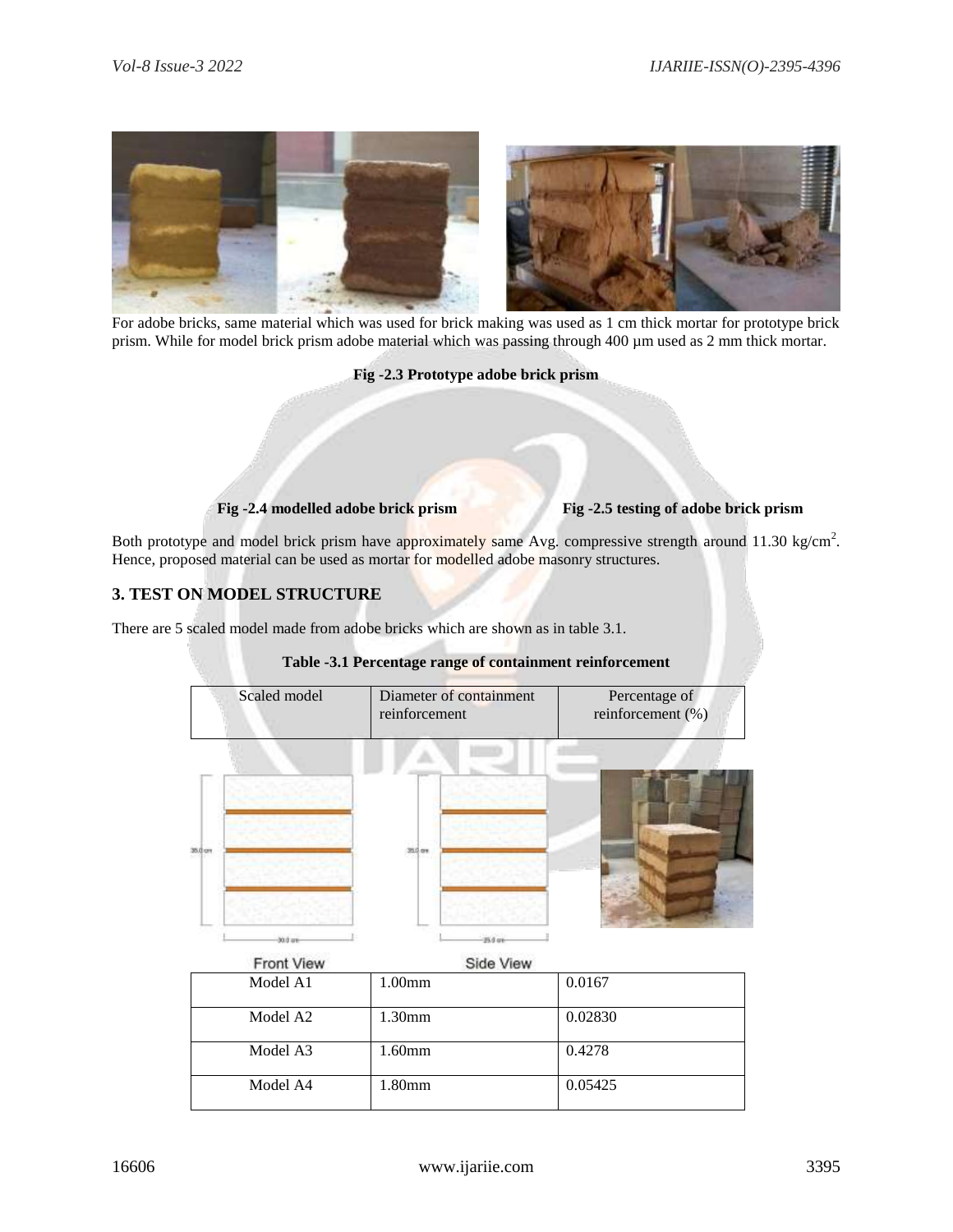### **3.1 Test results from impact hammer and shake table**

#### **Fig -3.1 BSC vs Drift ratio (%) curve for adobe model**

From the above graph following observations are made,

- Seismic resistance of model A4 is significantly larger than the other models.
- Model A1 has highest drift ratio 0.043% while other models like A2 and A3 has around 0.037% and 0.033% model A4 has 0.029%
- Capacity curve for model A2 and A3 is nearly equal up to the drift ratio 0.035%.
- Model A4 shows high BSC value before failure.
- Capacity curve of model A1 shows competitively lesser values of BSC for corresponding drift ratio compared to other models. Which shows very low energy absorption for model A1.
- So as per this graph model A4 performs better.

# **4. CONCLUSIONS**

The results clearly reveal the mechanism by which a large curvature ductility is achieved. When the steel percentage is low and when the yield strain of steel is also low, the steel starts yielding even when the compressive strain in masonry is low.

As we can see from results from Model A1 to A4 increasing the percentage of containment reinforcement drift ratio (%) decreases to almost 60-70 % and base shear coefficient increases.

As percentage 0.0167% is become too low and 0.05425% is high so for adobe material structure containment reinforcement range should be between 0.02830% to 0.05425%.

# **5. REFERENCES**

- [1]. Traditional earthquake resistant techniques for vernacular architecture and local seismic cultures (International journal of architectural heritage, 2017)
- [2]. Evaluation of seismic vulnerability assessment parameters for Portuguese vernacular constructions with nonlinear numerical analysis (5th ECCOMAS thematic conference on computational methods in structural) dynamics and earthquake engineering Crete Island, Greece, may 2015



- [3]. Effect of containment reinforcement on the seismic performance of un-reinforced masonry buildings (International journal of engineering and advanced technology (IJEAT), December 2018)
- [4]. Seismic Studies on Small-scale Models on Adobe Houses By y E. Leroy Tolles III and Helmut Krawinkler A report on a research project sponsored in part by the National Science Foundation Grant CEE-8311150